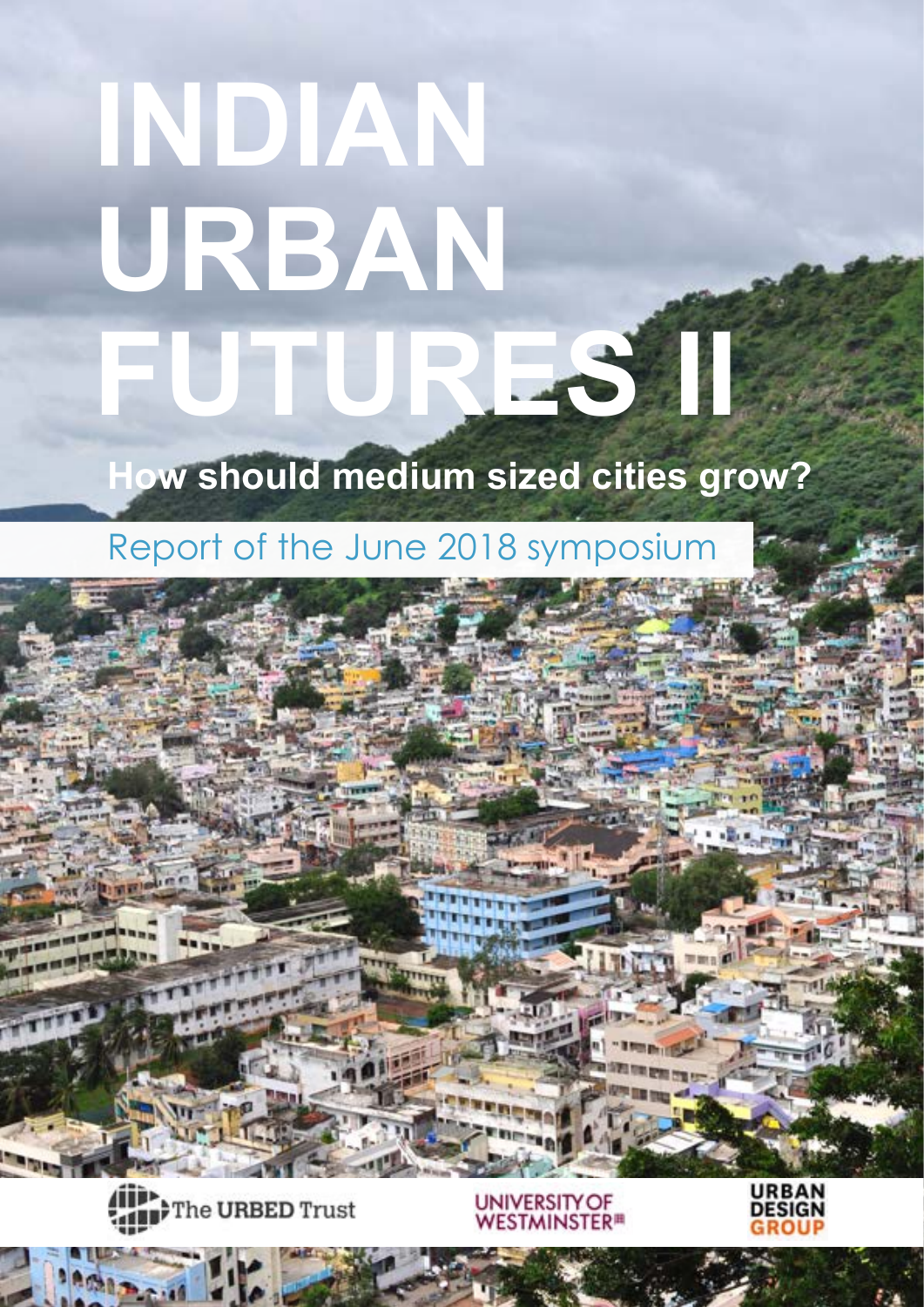

# **Contents**

### Preface. **The way forward**

- 1. **Introduction**
- 2. **Going to Scale**
	- a. Planning Connected Neighbourhoods
	- b. Ensuring Water Resilience
	- c. Delivering Low-cost Housing
	- d. Building Local Capacity
- 3. **Keynote: Accelerating Sustainable Urbanism**
- 4. **An Emerging Manifesto.** For smarter urbanisation and rapid growth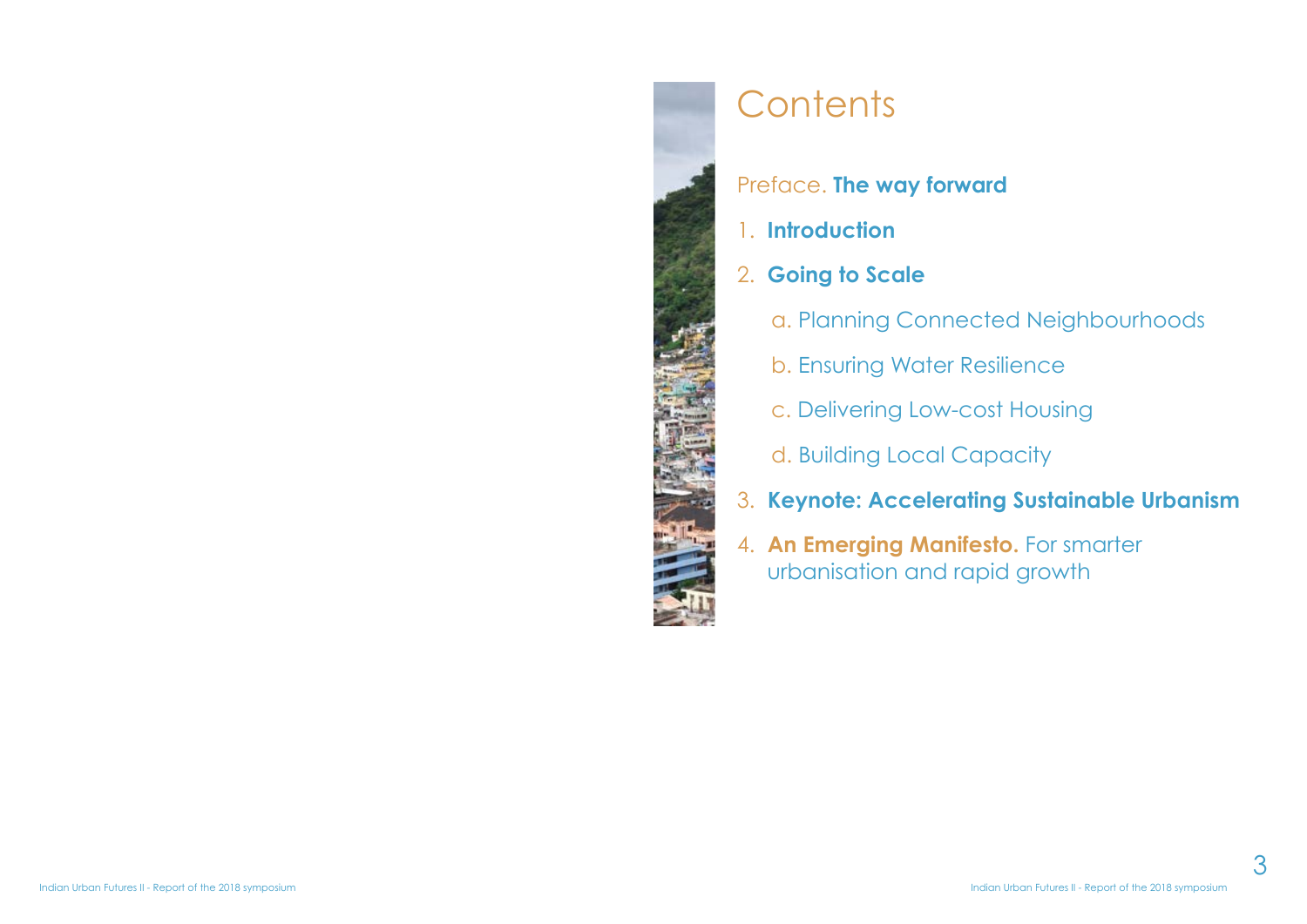**Following the successful second Indian Urban Futures symposium, the results of which are outlined in this report, we must now ask how we move forward. How can we begin to translate innovative ideas and small-scale initiatives into solutions at the scale of the problems we face?**

Nicholas' original idea was to follow up winning the 2014 Wolfson Economics Prize by testing whether some of Ebenezer Howard's ideas for garden cities and European best practice could be appropriate for cities in the global south, starting with Southern India. Given the cultural and climatic differences the idea may seem absurd. But as urbanisation trends have become increasingly global over the past century, and given the institutional similarities between the UK and countries like India, these original principles are more globally relevant than one might assume.



That's not to say the original garden city principles are an easy fix. The urban issues that at the turn of the last century were confined to a handful of cities across Europe and the US, such as inner city pollution, affordable housing and a lack of access to green space, exist now at an increasingly global scale. Tackling pressures of climate change, rising inequality and the debilitating effects of urbanisation on public health therefore, require more than a set of principles. If a contemporary garden city



We believe the route to truly sustainable urbanisation is to focus on medium-sized cities of around 500,000 to 2m population, as these

are where the majority of the world's urban population will live and offer the conditions for economic and social advancement. When innovative small-scale initiatives, such as those outlined in this report, are given the finance and technical and political support to impact at the metro city scale, cities like the historic city of wisdom is lost and vulnerable groups are easily forgotten. But by working across sectors, borders and scales, the eco-homes project is beginning to show how our approach can challenge these trends through alternative, smarter models of urban growth. Over the next year we will also be working with experts from UK and Indian universities to explore locally-led solutions to cleaning water



#### **By Dr Nicholas Falk and Rowan Mackay**

# Preface. The way forward

movement is to meet the urban challenges of today, it needs to respond to the speed and scale of the problem and support sustainable, equitable and healthy models of rapid urbanisation.

We have brought our work in this area together under the project Smarter Urbanisation and Rapid Growth (SURGe) (www.smarterurbanisation. org). This means investing in the ideas and places with most potential to affect meaningful change in new and rapidly growing cities across the globe so that we can, like Shakespeare, catch the tides that shape our fortunes. And we have much to draw from to achieve this - from modern technology and harnessing the digital revolution, to building new partnerships and networks allowing us to pool resources, share knowledge and collaborate across industries, sectors and scales.

up as a platform and a two-way-street for knowledge exchange between our different

Tirunelveli in Tamil Nadu or Amaravati, the new capital of Andhra Pradesh, have enormous potential to lead the change that is needed. Building capacity will be crucial to ensuring solutions are resilient and led from the ground up as well as nationally. SURGe is establishing a platform and two-way-street for the exchange of knowledge, skills and funding between cities in India and the UK. Through linking educational institutions to local actors and industry, and finding practical solutions to sharing alobal best practice, we will identify projects that build capacity, establish new working practices and impact at the scale of the issues at hand. and using it more carefully. We will be looking at more socially equitable and economically viable forms of land assembly and how public and private land can be better managed, starting with the railways who are major owners of poorly used land. We will be looking at how cooperative forms of housing management can attract investment and become viable at scale. And we will be holding Indian Urban Futures III in Tamil Nadu. The Smarter Urbanisation web site is being set

To pilot this approach we are working with Social Change and Development (SCAD) colleges in Tamil Nadu. As The URBED Trust builds its first 'eco home' with SCAD in Tirunelveli, we aim to find partners that share our values and can help to build on the work done to develop a viable and scalable model of sustainable, low-cost housing. As global urbanisation trends are dominated by short-termism, appropriate technology and past countries and sectors. At the end of this report, our Emerging Manifesto is the result of the two previous IUF events and will guide our work over the coming year. We invite you to respond to our proposals and to tell us how you would like to support Smarter Urbanisation and Rapid Growth.



Images in sequence:

- Urban sprawl in Tamil Nadu. Credit: Author
- Apartments encroaching on farmland. Credit: Author
- Uxcester garden city proposal. Credit: URBED
- SCAD Eco-houses diagram. Credit: Jas Bhalla
- SCAD model Eco-house. Credit Vidhya Mohankumar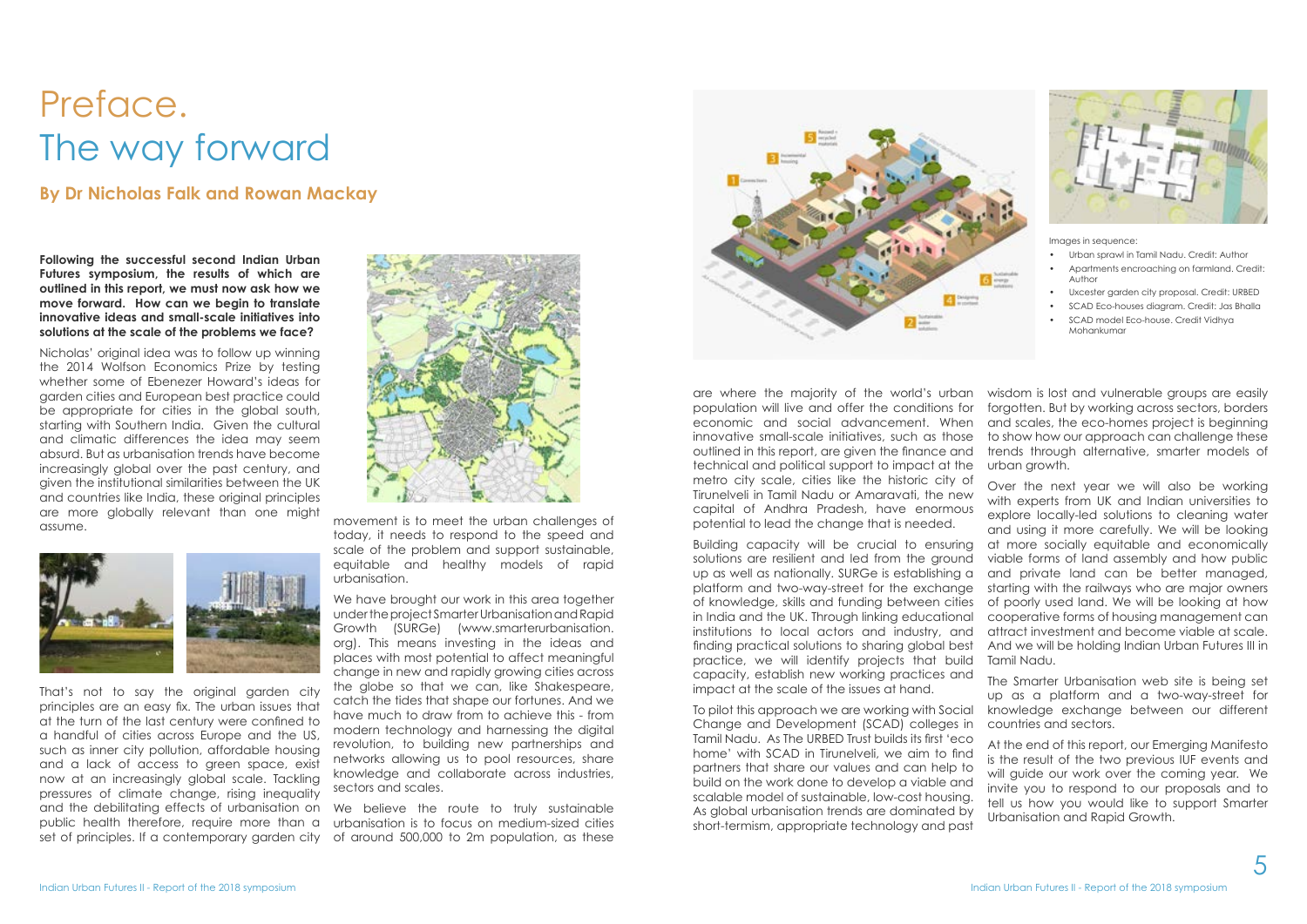# 1. Introduction

This year's Urban Futures event aimed to highlight the cross-disciplinary and multi-scalar nature of key problems facing Indian cities today, and explore potential solutions to addressing the scale and speed of the country's urban growth. Convened by The URBED Trust in collaboration with The University of Westminster, The Urban Design Group (UDG) and Social Change and Development (SCAD), the event brought together practitioners, researchers and students from various fields as part of an ongoing effort to share knowledge and best practice on how medium sized cities should grow, both in India and here in the UK.

This was the second event on the subject of Indian urban futures to be convened by The URBED Trust. Structured around four themes of Housing, Transport, Public Health and Community Engagement, the initial event in 2017 explored a number of small scale initiatives that took a holistic approach to achieving outcomes across each of the four topic areas. These case studies can be found in the report on the event, which sets out a series of recommendations for the Trust and its partners. Among these recommendations was highlighted the need to assimilate appropriate building technologies with aspirational housing typologies for improved collaboration between built environment and health professionals in the production of neighbourhood plans. The Smarter Urbanisation website can be used as a platform for knowledge exchange and sharing best practice as well as to reflect on how the partnerships and projects are progressing.



Image: Indian Urban Futures II poster. Credit The URBED Trust





Images: Sunand Prasad delivers the openting address at IUF II (top) and Vidhya Mohankumar leads the workshop session on Building Local Capacity. Credit: authors

Building from last year's event, this year provided an opportunity to explore how these and other small-scale holistic initiatives could be delivered at scale and in a way that meaningfully impacts India's rapidly growing urban centres. The theme Going to Scale encouraged speakers to think about the capacity needed to deliver local projects at the scale of the city, and the changes that public and other institutions could make to support this. These questions were then carried through into the afternoon workshops where participants were asked to contribute to an emerging manifesto for smarter urbanisation and rapid growth. This manifesto is presented within this document and will form the basis of further research and practical projects by The URBED Trust and its partners over the coming year.



*Dr Nicholas Falk is an economist, urbanist and strategic planner, who founded the research and consultancy group of URBED in 1976, and is executive director of The URBED Trust www.urbedtrust.com*

*Rowan Mackay is an urban designer and independent researcher specialising in participatory spatial practice. Formerly of the Andhra Pradesh Capital Region Development Authority he now works in local government in the UK, is an associate of Architecture Sans Frontières UK and studio lead at the Welsh School of Architecture.*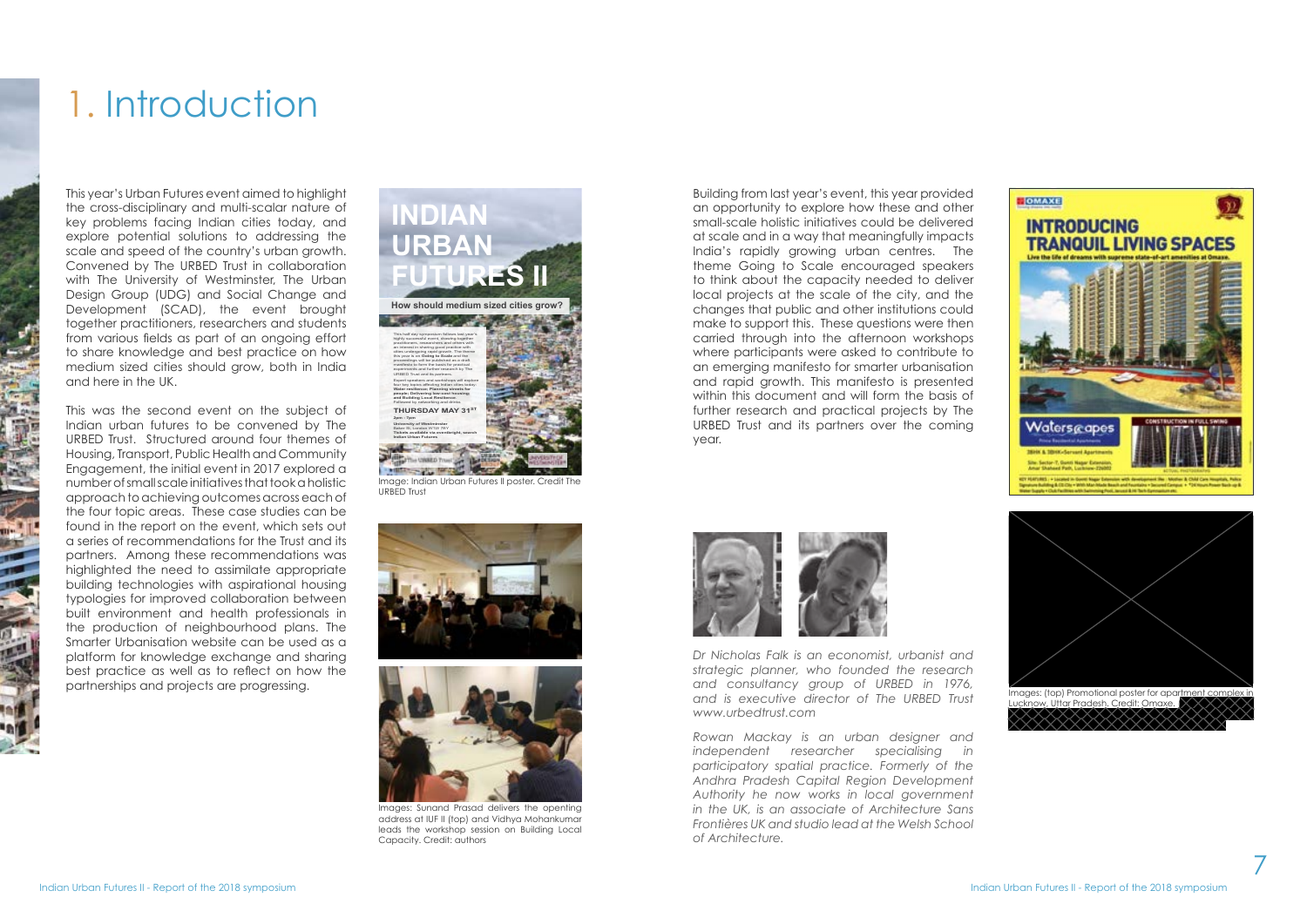

In his opening address, architect and former RIBA president Sunand Prassad emphasised interconnectedness of the challenges facing Indian cities today and recognised that such problems are not isolated to the subcontinent alone. He noted also the valuable lessons that Indian cities continue to teach us and renewed calls for a 'two-way street' of knowledge exchange between our two countries, before introducing the topics of the presentations.

The speed and scale of urban expansion and peripheral development in Indian cities means it can be hard for city governments to respond appropriately. Infrastructure and public transport provision can often lag behind the pace of a burgeoning real estate market. Within this context Bill Erikson of The University of Westminster and Brian Love of Love Architecture looked at the role of strategic planning in mitigating the spread of disparate and disconnected urban settlements.

Speakers were selected in pairs, together providing a statement and response on the four event topics, drawing from case studies or their own research in those fields. The four themes were: planning connected neighbourhoods; ensuring water resilience; delivering low-cost housing; and building local capacity. The following summarises the presentations under the four topics.



# 1. Going to scale

### a. Planning Connected Neighbourhoods

#### **What size is the right size? Bill Erikson, The University of Westminster**



Images: Infrastructure hierarchy and stability chanaes to city scale (top) and an example of a disconnected development parcel on the urban periphery. Credit: Luís M. A. Bettencourt 2012 The Origins of Scaling in Cities SFI WORKING PAPER: 2012-09-014

The best way for medium sized cities to grow is to stay medium sized. This was the statement put forward by Bill Erikson in his presentation, on the question 'is there an ideal size for a city? Drawing on examples from nature and the work of Luís M A Bettencourt on The Origins of Scaling Cities, Bill examined changing infrastructure and transportation needs and the effect on distribution of resources and services as cities expand. The presentation looked at examples such as Gurgaon, New Delhi, and how, without strategic infrastructure delivery keeping apace with disparate arowth, the benefits of proximity are reduced as cities evolve as clusters of isolated and poorly resourced localities within a larger, ill functioning sprawl.

Responding to the situation described by Bill, Brian presented the ConnectedCities concept as a solution for transit oriented, density appropriate urban growth. The concept (see www.connectedcities.co.uk ) draws from Garden Cities and 'pedshed' principles and proposes a strategic, regional planning approach to urban development, centred around existing rail infrastructure. Focusing on the rail network around Tirunelveli in India's south-eastern state of Tamil Nadu (home to the SCAD colleges and site of The URBED Trust Eco Homes project), Brian proposed that the adoption of a ConnectedCities approach to urban development could deliver housing for up to 365,000 people at appropriate densities and with access to sustainable transit. Additional work into appropriate housing typologies further demonstrated the multi-scalar approach of the ConnectedCities concept.

#### **ConnectedCities Brian Love, Love Architecture**



Image: Plan of the Tirunelveli district showing the ConnectedCities concept applied throughout the region's rail network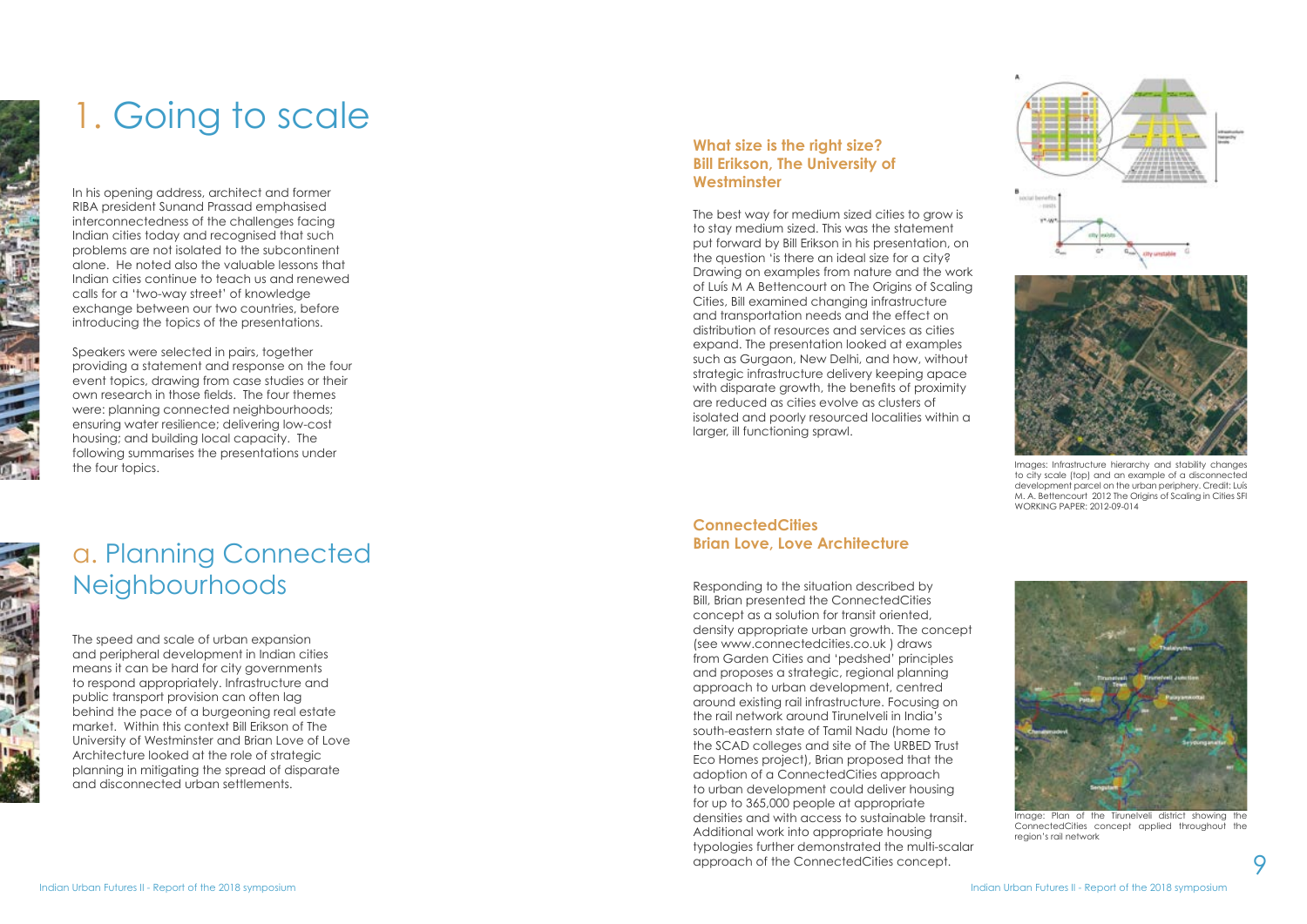To die for: Water tankers, public taps are Madhya Pradesh's riot spots. Jeevan Malviva, wife Sita Bai and son Raju were killed for drawing water from a supply line. The state is on a water-clash alert - 50 violent incidents have already been reported this month





Around 50 percent of India's annual precipitation is received over approximately 15 days in the year. Of this, nearly 50 percent is wasted due to inefficient use and limited storage capacity. Urbanisation trends across the country compound these and other water related problems, such as contamination and a rapidly reducing water table. Unplanned urbanisation disrupts natural water cycles and disregards centuries of cultural knowledge and tradition aimed at ensuring that this precious resource is available for all. Responding to this challenge Dr Mala Rao of Imperial College London and artist and tour organiser Maxine Relton explore the nature of the problem at a national and local level, and highlight some of the solutions to strengthen water resilience in India's urban areas.

### b. Ensuring Water Resilience

#### **Dr Mala Rao, Imperial College London**

Highlighting the problem of water security at the national level, Mala looked at what needs to be done at city-wide and local levels and what lessons should be learned from global case studies. In addition to interventions such as rainwater harvesting, surface water systems and tackling excess use from luxury development, Mala highlighted the importance of addressing gender inequalities due to water scarcity and poor water quality. Women should participate in water resource management, taking account of the fact that women are responsible for the household water supply and consumption. Initiatives should make better use of women's interest in social networks and working together. They should build on India's track record of women's successful participation in social audits, to monitor regulation of water use in water stressed areas and protection of groundwater.

Image: A Climate of Conflict The links between climate change, peace and war. London: International Alert Smith and Vivekananda, 2007

Continuing the theme of taking a locally-led approach to addressing a national problem, Maxine showcased the Save the River Thamirabarani competition she ran with female SCAD College students in 2018. The competition aimed to introduce students to the various threats facing the river - Tamil Nadu's only perennial river which runs through the region of their 7 colleges - and the kinds of remedial action that can help to improve water security for the local communities. Asked to produce an advertising campaign to raise public awareness of the state of the river, competition participants researched contributing factors to the river's pollution and engaged with local industry to identify how these could be mitigated. A video showing highlights of the competition can be found on the SURGe website at www.smarterurbanisation.org

#### **Maxine Relton, Artist and tour organiser**



Image: urban settlement encroaching on water body, Andhra Pradesh



Image: Student poster from the Save The River Thamirabarani competition. Credit: author.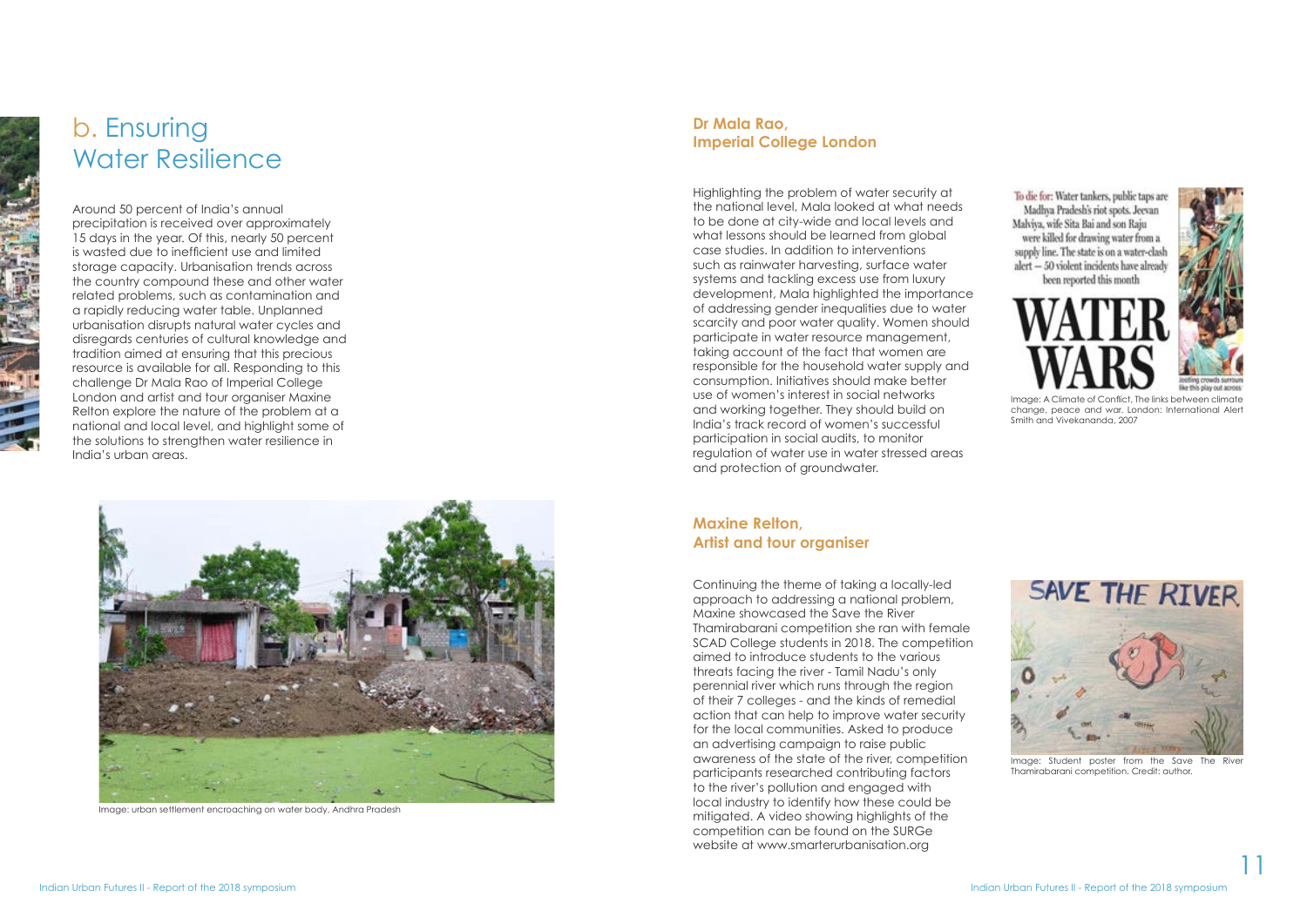





According to government figures, India has a housing shortage of 18.8 million homes. Addressing this shortfall requires a scale of intervention equal to that of the problem. However conventional approaches to volume house building (typically market-led, speculative real estate) fail to provide for those most in need of safe and secure living conditions. They compound environmental and social problems as a result of inappropriate design and building technology.

Addressing the increasingly global challenge of delivering low-cost housing at scale, Amirtan Charles from SCAD Colleges in Tamil Nadu and Deb Upadhyaya from the Academy of Urbanism discussed the role of institutions in exploring new ideas to meet this need and what is needed in order to deliver these ideas at a scale the country needs.



Image: urban expansion and volume housing development, Andhra Pradesh

### c. Delivering Low-cost Housing

#### **Amirtan Charles, SCAD Group, Tirunelveli, Tamil Nadu**

After an introduction to the work that SCAD does to support vulnerable populations in Tamil Nadu, Charles's presentation highlighted these groups' multiple and different housing needs and illustrates work that the college and The URBED Trust are doing to address this (www. scad.org.in). With a background in delivering small-scale training programmes for vulnerable groups, the new Eco-homes project is trialling a sustainable and scalable housing model to meet these needs in Tirunelveli as the city continues to grow. Recognising that delivering low-cost housing requires innovation and collaboration across different (and typically siloed) industries, Charles also showcased the work they have been doing to join up the SCAD engineering and business schools with the Ecohomes project. The intention is to build capacity within the sector in order to widen participation in the delivery and evaluation of sustainable urban development.

Deb presented "Perceptions and Reality : Order in Chaos" highlighting five core principles that underpin delivery of quality low-cost housing at scale: Firstly **choice**, both in the mix of tenures and in the ability of users to adapt and grow their dwellings as circumstances evolve and change; **connectivity** to common infrastructure and to wider social, environmental and economic context; consideration of economies of scale, value and viability that makes it a **commercial** endeavor when planning in volume and at pace; innovative housing models require **collaboration** to create a shared vision; and lastly the **culture** of how we think about housing, our dreams and aspirations, needs to accommodate a greater sense of sharing and living within our means. He used the two successful schemes of his mentors, Charles Correa's Belapur, Navi Mumbai and Prof. BV Doshi's Aranya, Indore to highlight the aforesaid principles underpinned by their approach to flexibility, adaptability, modularity and establishing a vernacular identity using local materials.

#### **Deb Upadhyaya, Academy of Urbanism**

Images: Location of Tirunelveli in south India (top), SCAD engineering students receive certificates for the 2017 URBED awards (middle) and the Eco Homes project begins construction in Tirunelveli (bottom). Credit: author.



Image: sporadic mass housing developments on the edge of Mumbai, 2016. Credit: author.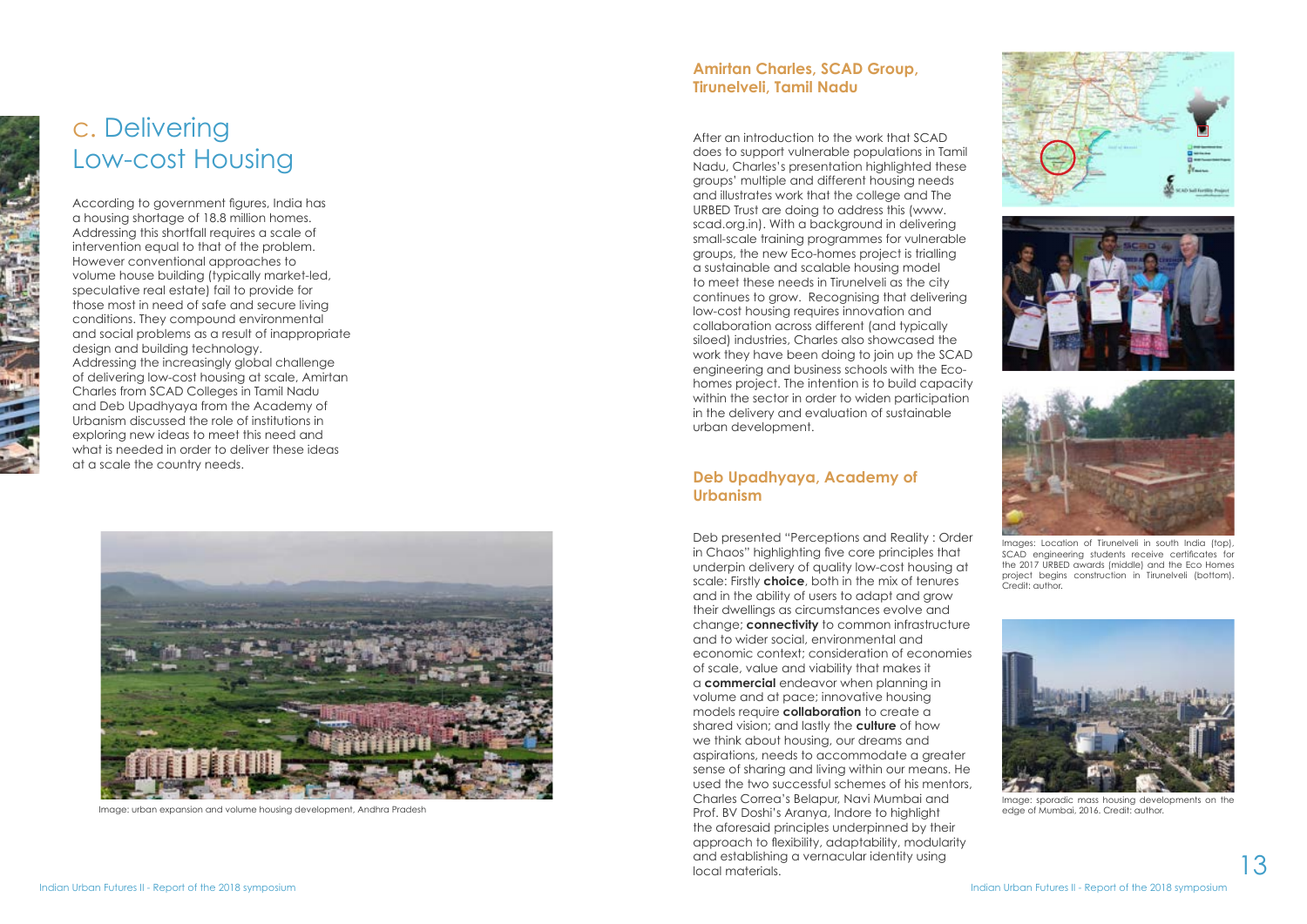The new city of Amaravati, currently under construction in the south eastern state of Andhra Pradesh, has been dubbed by authorities as the People's Capital. This is due to the use of landpooling to enable to the development of the new city, which has made the 24,00 rural landowners living in the masterplan area owners of developable urban land effectively over night. The land pooling process has enormous potential to provide existing residents with a sustainable livelihood and the city with a resilient local economy, but only if the once rural landowners are empowered with the capacity and skills to participate in the process of developing the new city. In a situation common to development throughout the country, yulnerable rural landowners are being exploited out of their land assets in exchange for nominal and finite cash sums, and putting the legacy of the People's Capital in jeopardy.



The ways in which cities expand and grow often leads to increased inequality and the displacement and exploitation of existing communities and economies. However urban growth has huge potential to positively impact not just those likely to be directly affected by rapid and large-scale development, but also the longterm social and economic resilience of the city as a whole. For this set of presentations Rowan Mackay examined the process of landpooling and who the winners and losers are likely to be in the construction of the 'people's capital' of Amaravati, India's largest city building project to date. In response, Darshana Chauhan presents a potential solution to building local capacity at scale, in her project 100 Public Spaces.

### d. Building Local **Capacity**



#### **Rowan Mackay, former Urban Designer for Andhra Pradesh Capital Development Authority, Amaravati**



Images: Rural landowners examine their alloted plots within the new master plan (top). Credit: author. The 2016 Amaravati master plan (bottom). Credit: APCRDA.

#### **Darshana Chauhan, Massive Small, University of Westminster 100 Pubic Spaces**

Responding to the need to build local capacity to ensure equitable processes of urban change, the 100 Public Spaces project presents a replicable model for facilitating community action by engaging with universities and colleges. Inspired by the Indian Government's Swachh Bharat community service initiative, 100 Public Spaces challenged university architecture students through a competition, to engage with local actors to improve a public space in their city as part of their taught curriculum. The result has been the implementation of 471 projects to date, each acting as a catalyst project, improving community action and engagement around urban environmental issues and building the capacity of the students to lead innovative community projects through their own practice. The project shows the potential for UK-India university partnerships to build the capacity of industry as well as communities to lead positive change across India's cities.

Image: Students for Change article cover



Image: Project Tulips Initiative, Noida. Credit: author.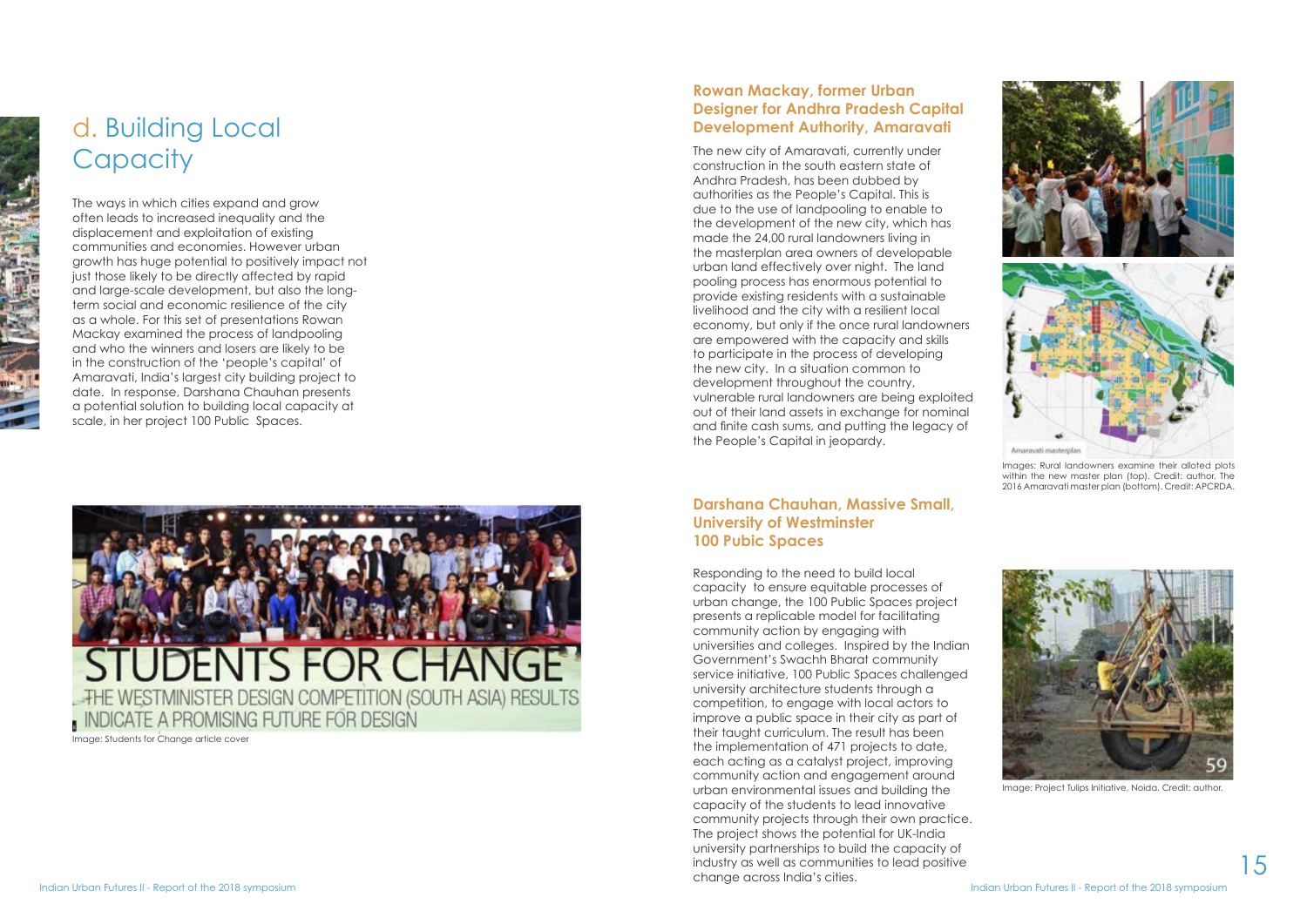Indian Urban Futures II - Report of the 2018 symposium Indian Urban Futures II - Report of the 2018 symposium



# 3. Keynote Accelerating Sustainable Urbanism

order to address issues such as global warming, rising inequality and the often debilitating effects of urbanisation on public health, we must make our cities more sustainable.

While the solutions to sustainability have not been scarce over the last twenty years, the reason we haven't made much progress in beating the Keeling curve of global warming is that the status quo has largely focused on simply arriving at these solutions and not on adopting them en masse. We need to move from a society that works on arriving at solutions for sustainability to one that focuses its energy on the accelerated adoption of sustainable solutions and practices. We can and MUST



A significant outcome that could be achieved through these interventions is for them to show enough promise to become an integral part of

work towards an environment that fosters new business models, a pipeline of innovations, new jobs and interventions with multiple benefits that cut across multiple sectors. For this, it is important to work with the idea of the competitive city - one that competes for economic prowess - opens up opportunities to steer that economy towards a more ecological and sustainable models of production and consumption.

> These goals are defined in a way so as to accelerate the adoption of sustainable solutions and practices across these six sectors by 2025. In that sense, they are ambitious goals yet achievable if strategically addressed through the proposed canvas of interventions.

17 More information on Vidhya's work and the UrbanDesign Collective can be found at urbandesigncollective.org

This line of thinking forms the central premise of the proposed canvas of interventions, put forward by the Urban Design Collective, comprising the following broad thrust areas:

- A. Information and Advocacy
- B. Proving by Doing
- C. A Pipeline of Innovations
- D. Businesses of the Future
- E. Law & Governance for a Livable Future

By Yidhiya Mohankomar, orban Besign Concente, Chr **By Vidhya Mohankumar, Urban Design Collective, Chennai**

> The geographic scales at which the canvas of interventions will operate starts at the neighbourhood level and moves on to the level of the city, city regions and eventually the state.

the political manifestos of the future.

All this is certainly a challenge to our ingenuity and a litmus test for human civilization and will not be achievable without concerted actions on the part of 'change agents'. These change agents have been grouped into three categories based on their roles as producers, consumers and regulators & policy makers as shown in the diagram above.

Lastly, in order to know if the proposed canvas of interventions is effective, a set of metrics framed as goals to be achieved by 2025 are identified across the sectors of Eneray, Water, Waste, Food, Mobility, Built Form and Open Spaces.



Image: A route map for accelerating sustainable urbanisation. Credit: Author

We are moving towards an increasingly urbanized world and yet the continued degradation of the urban environment has been caused by a multitude of drivers, including prevailing economic models; patterns of consumption and production; and weaknesses in governance. These governance models and their accompanying institutional arrangements have also, in many cases, exacerbated the problem by precluding the prioritisation of sustainable development objectives. Climate change has also brought to the fore other glaring disparities such as inequality, repression of indigenous cultures and extreme corporate strongholds. It is clear that in

Image: Change agents to implement the canvass of interventions (left), the SCAD proptotyle eco-house

by Urban Design collective (right). Credit: Author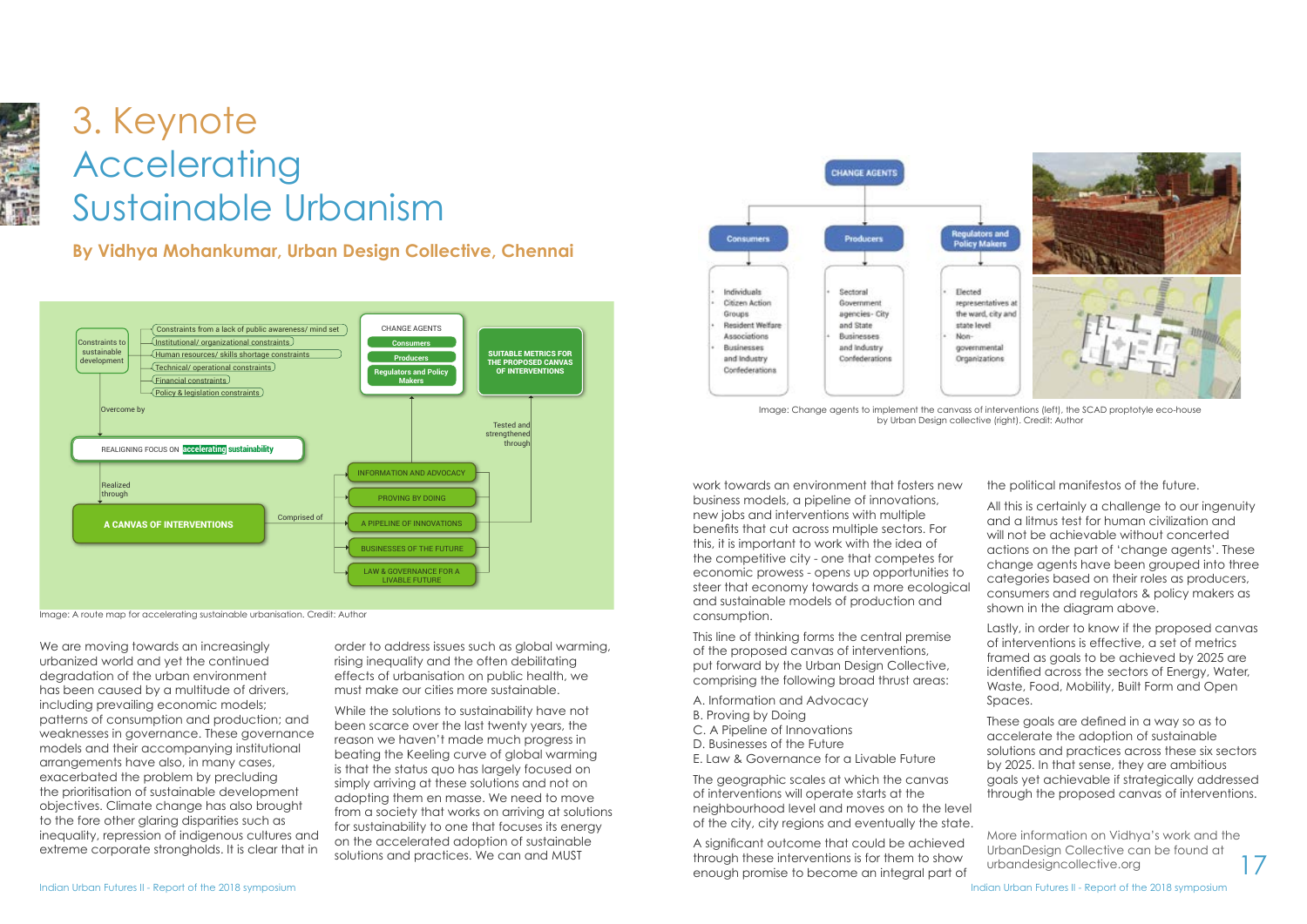#### Housing

**Appropriate Design.** To meet the needs of India's urban poor, housing provision must respond to existing socio-cultural and built contexts, providing safe, energy efficient design and construction, utilising appropriate materials and technologies to create homes that are integrated as part of the existing urban and socio-cultural fabric.

**Affordable Neighbourhoods.** Low-cost housing should provide long-term security, empowerment and autonomy to low-income and vulnerable groups. Affordability must be protected in perpetuity in relation to local median incomes and across a range of tenures. Land assembly and (re)distribution should empower local (landed and landless) stakeholders and support the emergence of fine-grained and scalable neighbourhoods. Development financing and legal options and partnerships that enable collective control and support multiple livelihoods should be promoted. The management of homes and properties must be resident-led.

# 4. An Emerging Manifesto for smarter urbanisation & rapid growth.

Issues such as changing climates leading to health crises and resource scarcity, or hyper commodified land markets resulting in growing inequality and exploitation, need to be met with appropriate and innovative solutions at both a national and local level.



**Sustainable Transport.** Strong leadership and a cross-sector approach is needed to address the crippling problems of congestion and air pollution in cities undergoing rapid growth. Infrastructure provision must be strategically planned to prioritise active and rapid transit, and backed up by national policy and public education programmes. Rationalisation must not come at the cost of people-centred streets.

**Strategic Planning.** Rapid urbanisation must be met with strategic infrastructure planning and upgrading at a metropolitan scale. A robust planning system is needed to enable incremental delivery of strategic infrastructure networks with long-term financing mechanisms including substantial land value capture. In addition if urban infrastructure is to lead sustainable and innovative urban growth, industry must foster new and radical leaders of change by equalising the gender balance and broadening the professional capacity of the industry.

#### **Health**

**The complex problems arising from rapid urbanisation in the global south require solutions based on collaboration and knowledge-sharing across industries, sectors and scales.** 

To realise sustainable, healthy and socially equitable forms of rapid urbanisation we must work across boundaries, building new partnerships and networks to pool resources, share knowledge and invest in the enormous potential that exists in our towns and cities.

The following statements have been arrived at through workshops and discussions at the two Indian Urban Futures symposiums in 2017 and 2018 and will guide research and live projects undertaken by The URBED Trust and its partners as part of the SURGe project over the coming year. They are put forward to encourage further discussion and more collaboration in demonstration projects that 'go to scale'.

**Public Education.** Health is a major motivator for collective action. Urbanists and health professionals must work together to address complex urban health problems. Infrastructure provision must be paralleled with public education and efforts to change cultural aspirations which negatively impact public health.

**Water Resilience.** The right to water must transcend corporate and private interest. Natural and historical water systems must be protected and incorporated as part of urban infrastructure and amenity networks. Civic (re)education on the environmental, social, economic and cultural value of water and natural water cycles needs to be supported and these values must form the basis of policy and action at the local as well as strategic metropolitan and regional scales.

#### **Community**

**Civic Spaces.** Traditional, chaotic, people-centered streets are the lifeblood of civic participation and must be legitimised. Strengthening the public's role in city making must start by building the capacity of existing community structures, such as self-help and women's groups, and providing the space in which collective power can be exercised, and so to empower citizens to shape the places in which they live and work.

**Building Capacity.** To support the emergence of resilient urban geographies, communities and economies, processes of urban development must be made accessible to underrepresented and vulnerable groups through meaningful participation and collaboration between state, private and community actors. The dissemination of information, civic education and (professional and local/community) capacity building are essential components in the pursuit of equitable urban growth and everyone's right to the city.